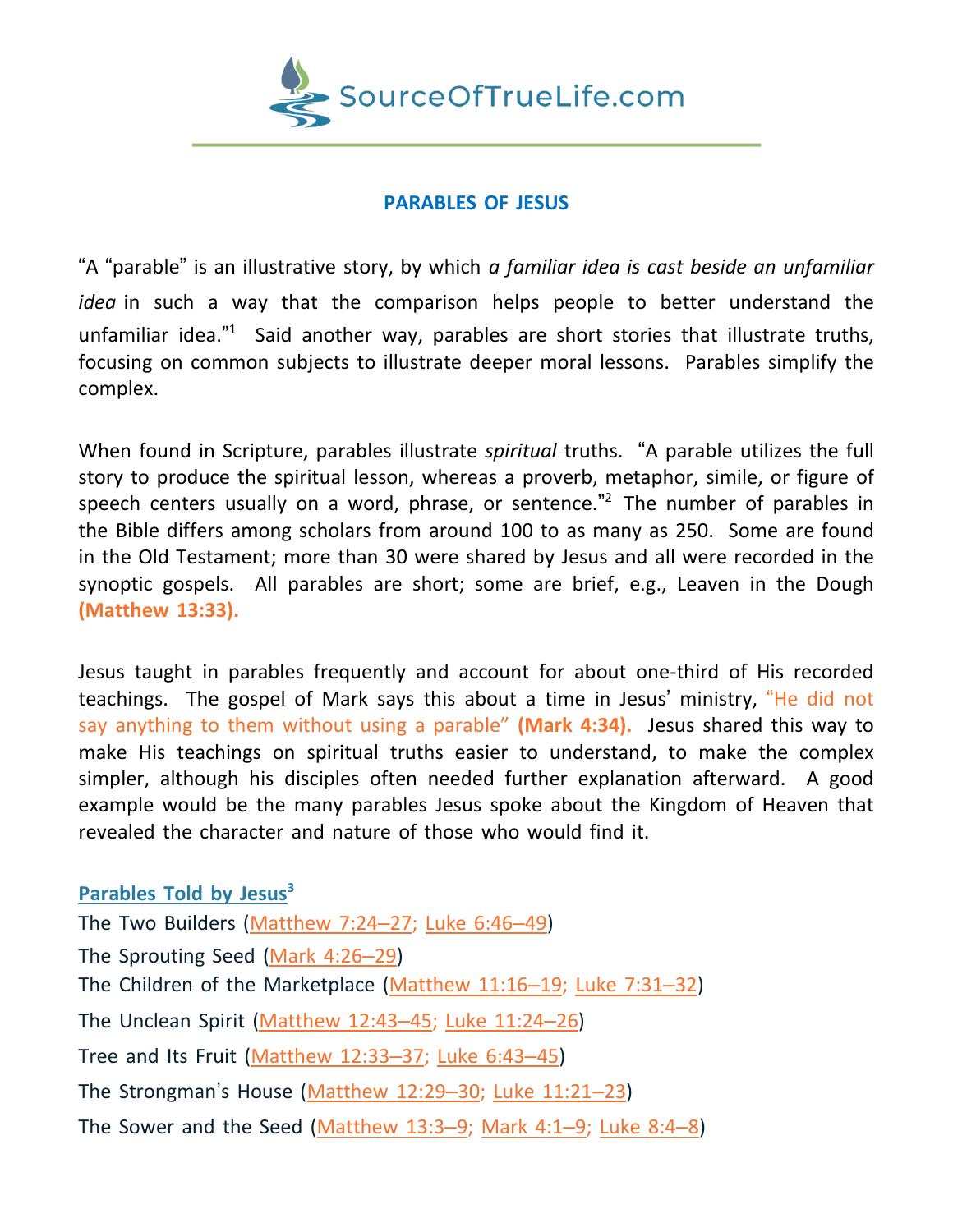The Wheat and the Tares [\(Matthew](https://biblia.com/bible/esv/Matt%2013.24%E2%80%9330) 13:24–30) The Mustard Seed [\(Matthew](https://biblia.com/bible/esv/Matt%2013.31%E2%80%9332) 13:31–32; [Mark](https://biblia.com/bible/esv/Mark%204.30%E2%80%9332) 4:30–32; Luke [13:18](https://biblia.com/bible/esv/Luke%2013.18%E2%80%9320)–20) Leaven in the Dough [\(Matthew](https://biblia.com/bible/esv/Matt%2013.33) 13:33; Luke [13:20](https://biblia.com/bible/esv/Luke%2013.20%E2%80%9321)-21) The Hidden Treasure [\(Matthew](https://biblia.com/bible/esv/Matt%2013.44) 13:44) The Pearl of Great Price [\(Matthew](https://biblia.com/bible/esv/Matt%2013.45%E2%80%9346) 13:45–46) The Dragnet [\(Matthew](https://biblia.com/bible/esv/Matt%2013.47%E2%80%9350) 13:47–50) Treasures New and Old [\(Matthew](https://biblia.com/bible/esv/Matt%2013.52) 13:52) The Moneylender [\(Luke](https://biblia.com/bible/esv/Luke%207.41%E2%80%9343) 7:41–43) The Good Samaritan (Luke [10:25](https://biblia.com/bible/esv/Luke%2010.25%E2%80%9342)–42) The Friend in Need [\(Luke](https://biblia.com/bible/esv/Luke%2011.5%E2%80%938) 11:5–8) The Rich Fool (Luke [12:15](https://biblia.com/bible/esv/Luke%2012.15%E2%80%9321)–21) The Master's Return (Luke [12:35](https://biblia.com/bible/esv/Luke%2012.35%E2%80%9340)–40) The Unfruitful Fig Tree [\(Luke](https://biblia.com/bible/esv/Luke%2013.6%E2%80%939) 13:6–9) The Great Banquet (Luke [14:15](https://biblia.com/bible/esv/Luke%2014.15%E2%80%9324)–24) The Lost Sheep [\(Matthew](https://biblia.com/bible/esv/Matt%2018.12%E2%80%9314) 18:12-14; [Luke](https://biblia.com/bible/esv/Luke%2015.3%E2%80%937) 15:3-7) The Unmerciful Servant [\(Matthew](https://biblia.com/bible/esv/Matt%2018.23%E2%80%9334) 18:23–34) The Lost Coin [\(Luke](https://biblia.com/bible/esv/Luke%2015.8%E2%80%9310) 15:8–10) The Prodigal Son (Luke [15:11](https://biblia.com/bible/esv/Luke%2015.11%E2%80%9332)–32) The Dishonest Steward [\(Luke](https://biblia.com/bible/esv/Luke%2016.1%E2%80%938) 16:1–8) The Master and His Servant [\(Luke](https://biblia.com/bible/esv/Luke%2017.7%E2%80%9310) 17:7–10) The Widow and the Unjust Judge  $(Luke 18:1-8)$  $(Luke 18:1-8)$ The Laborers in the Vineyard [\(Matthew](https://biblia.com/bible/esv/Matt%2020.1%E2%80%9316) 20:1–16) The Wicked Vine Dressers [\(Matthew](https://biblia.com/bible/esv/Matt%2021.33%E2%80%9346) 21:33–46; [Mark](https://biblia.com/bible/esv/Mark%2012.1%E2%80%9312) 12:1–12; [Luke](https://biblia.com/bible/esv/Luke%2020.9%E2%80%9319) 20:9–19) The Two Sons [\(Matthew](https://biblia.com/bible/esv/Matt%2021.28%E2%80%9331) 21:28–31) The Wedding Banquet [\(Matthew](https://biblia.com/bible/esv/Matt%2022.1%E2%80%9314) 22:1–14) Faithful vs. Wicked Servants [\(Matthew](https://biblia.com/bible/esv/Matt%2024.45%E2%80%9351) 24:45–51; Mark [13:32](https://biblia.com/bible/esv/Mark%2013.32%E2%80%9337)–37; Luke [12:41](https://biblia.com/bible/esv/Luke%2012.41%E2%80%9348)–48) The Wise and Foolish Virgins [\(Matthew](https://biblia.com/bible/esv/Matt%2025.1%E2%80%9313) 25:1–13) The Three Servants and the Talents [\(Matthew](https://biblia.com/bible/esv/Matt%2025.14%E2%80%9330) 25:14–30; Luke [19:11](https://biblia.com/bible/esv/Luke%2019.11%E2%80%9327)–27) The Ten Servants and the Minas (Luke [19:12](https://biblia.com/bible/esv/Luke%2019.12%E2%80%9327)–27) The Sheep and the Goats [\(Matthew](https://biblia.com/bible/esv/Matt%2025.31%E2%80%9346) 25:31–46)

**Parables in the Synoptic Gospels** as outlined at jesuschristsavior.net<sup>4</sup>

| THE PARABLES OF JESUS CHRIST |                |             |             |  |
|------------------------------|----------------|-------------|-------------|--|
| <b>PARABLE</b>               | <b>MATTHEW</b> | <b>MARK</b> | <b>LUKE</b> |  |
| The Lamp                     | $5:14-16$      | $4:21-25$   | $8:16-18$   |  |
| The Speck and The Log        | $7:1-5$        |             | $6:37-42$   |  |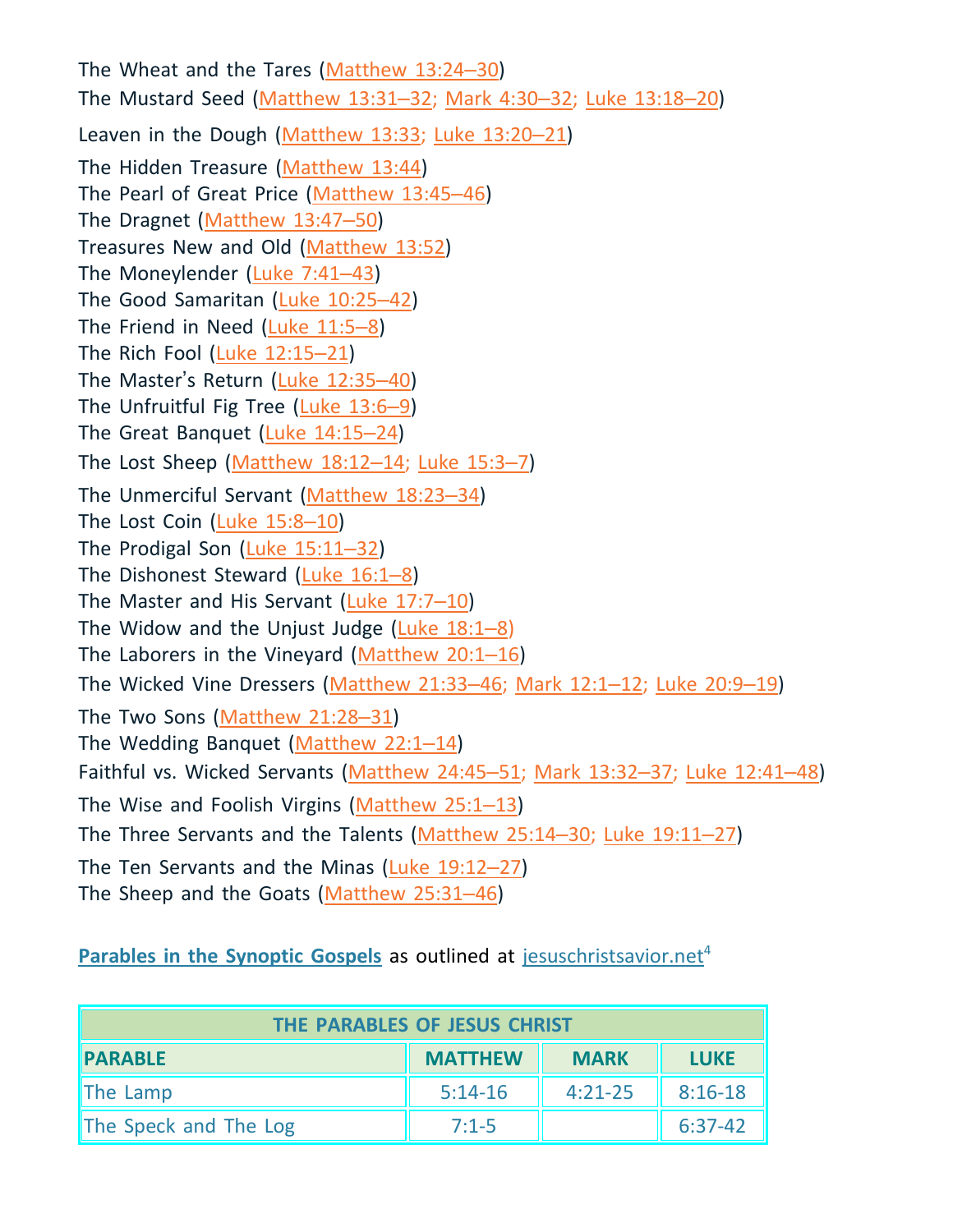| New Cloth on Old Garment               | $9:16-17$   | $2:21-22$   | 5:36-39     |
|----------------------------------------|-------------|-------------|-------------|
| The Divided Kingdom                    | 12:24-30    | $3:23-27$   | 11:14-23    |
| The Sower                              | $13:1 - 23$ | $4:1 - 20$  | $8:4-15$    |
| The Growing Seed                       |             | $4:26-29$   |             |
| The Good Samaritan                     |             |             | 10:29-37    |
| The Friend at Midnight                 |             |             | $11:5-13$   |
| The Rich Fool                          |             |             | 12:13-21    |
| The Barren Fig Tree                    |             |             | $13:6-9$    |
| The Weeds Among the Wheat              | 13:24-30    |             |             |
| <b>The Mustard Seed</b>                | 13:31-32    | $4:30-34$   | 13:18-19    |
| The Leaven                             | 13:33-34    |             | 13:20-21    |
| <b>Hidden Treasure</b>                 | 13:44       |             |             |
| <b>Pearl of Great Price</b>            | 13:45-46    |             |             |
| <b>The Net</b>                         | 13:47-50    |             |             |
| <b>The Invited Guests</b>              |             |             | $14:7-14$   |
| The Heart of Man                       | 15:10-20    | $7:14-23$   |             |
| The Lost Sheep                         | 18:10-14    |             | $15:1 - 7$  |
| The Lost Coin                          |             |             | $15:8 - 10$ |
| The Prodigal Son                       |             |             | 15:11-32    |
| The Rich Man and Lazarus               |             |             | 16:19-31    |
| The Persistent Widow                   |             |             | $18:1 - 8$  |
| The Pharisee & Tax Collector           |             |             | 18:9-14     |
| The Unforgiving Servant                | 18:23-35    |             |             |
| Laborers in the Vineyard               | $20:1 - 16$ |             |             |
| The Two Sons                           | 21:28-32    |             |             |
| <b>The Tenant Farmers</b>              | 21:33-45    | $12:1 - 12$ | $20:9-19$   |
| Marriage Feast/Great Banquet           | $22:1 - 14$ |             | 14:15-24    |
| The Budding Fig Tree                   | 24:32-35    | 13:28-33    | 21:29-33    |
| The Faithful vs. The Wicked<br>Servant | 24:45-51    | 13:34-37    | 12:35-48    |
| The Ten Virgins                        | $25:1 - 13$ |             |             |
| <b>Ten Talents or Gold Coins</b>       | 25:14-30    |             | 19:11-27    |